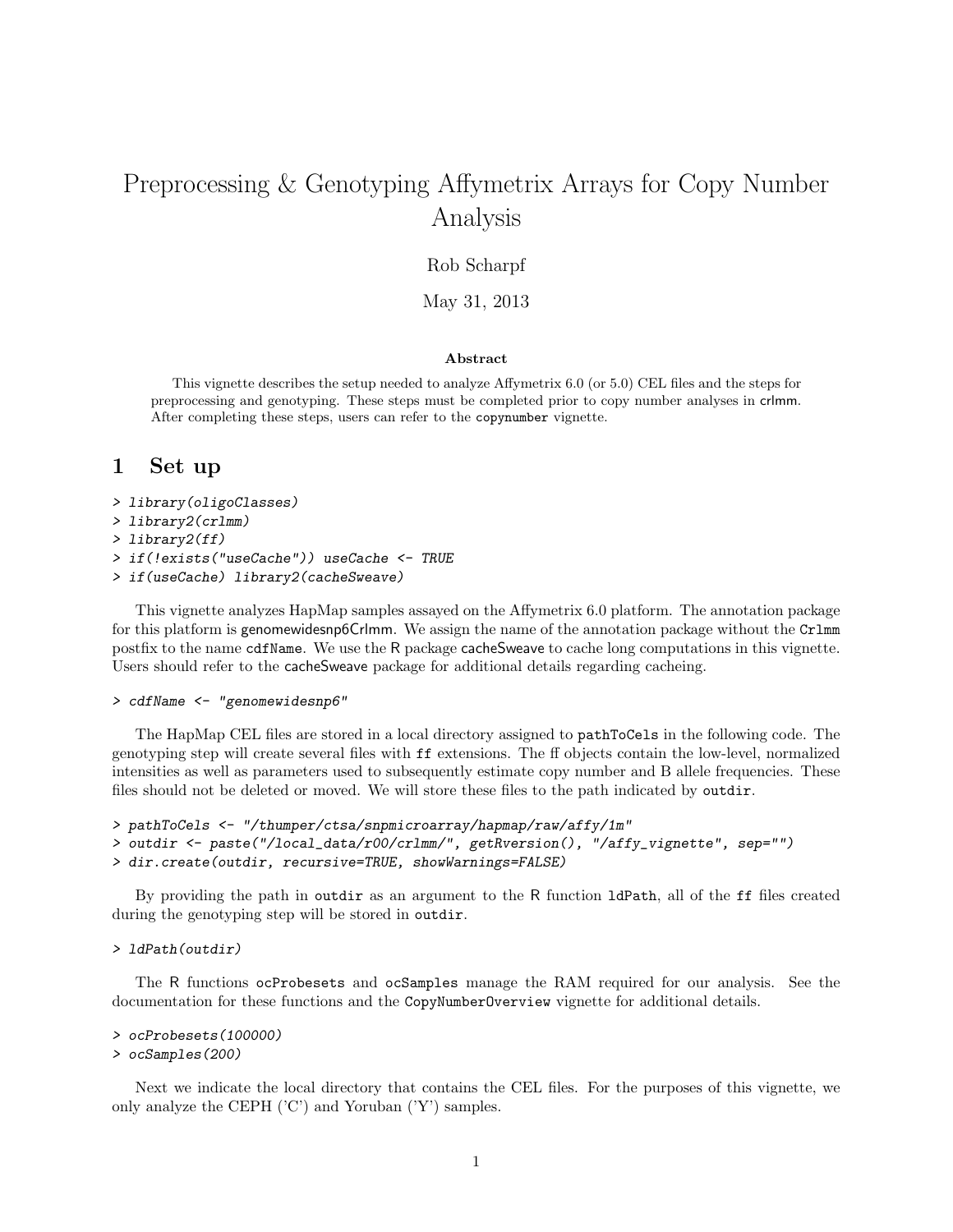```
> celFiles <- list.celfiles(pathToCels, full.names=TRUE, pattern=".CEL")[1:10]
> celFiles <- celFiles[substr(basename(celFiles), 13, 13) %in% c("C", "Y")]
> if(exists("file.index")){
         celFiles <- celFiles[file.index]
 }
```
Finally, copy number analyses using crlmm require specification of a batch variable that is used to indicate which samples were processed together. For example, if some of the samples were processed in April and another set of samples were processed in June, we could name the batches 'April' and 'June', respectively. A useful surrogate for batch is often the chemistry plate or the scan date of the array. For the HapMap CEL files analyzed in this vignette, the CEPH (C) and Yoruban (Y) samples were prepared on separate chemistry plates. In the following code chunk, we extract the population identifier from the CEL file names and assign these identifiers to the variable plate.

```
> plates <- substr(basename(celFiles), 13, 13)
```
### 2 Preprocessing and genotyping.

The preprocessing steps for copy number estimation includes quantile normalization of the raw intensities for each probe and a step that summarizes the intensities of multiple probes at a single locus. For example, the Affymetrix 6.0 platform has 3 or 4 identical probes at each polymorphic locus and the normalized intensities are summarized by a median. For the nonpolymorphic markers on Affymetrix 6.0, only one probe per locus is available and the summarization step is not needed. After preprocessing the arrays, the crlmm package estimates the genotype using the CRLMM algorithm and provides a confidence score for the genotype calls. To begin, we initialize a container for the normalized intensities:

```
> cnSet <- constructAffyCNSet(celFiles, batch=plates,
                             cdfName="genomewidesnp6",
                             genome="hg19")
```
We quantile normalize the SNPs and nonpolymorphic markers separately. Since the normalized intensities are ff objects, the functions cnrmaAffy and snprmaAffy write the normalized intensities to disk and nothing is returned.

```
> cnrmaAffy(cnSet)
```
#### [1] TRUE

Any segment fault that occurs during the normalization can often be traced to a corrupt cel file. To check if any of the files are corrupt, one can use the function validCEL that tries to read each files as in the following unevaluated codechunk:

```
> validCEL(celFiles)
```

```
> snprmaAffy(cnSet)
```
NULL

The function genotypeAffy performs performs the genotyping.

#### > genotypeAffy(cnSet, gender=NULL)

#### [1] TRUE

The above function also imputes the gender from the chromosome X and Y intensities when the argument gender is NULL. The imputed genders are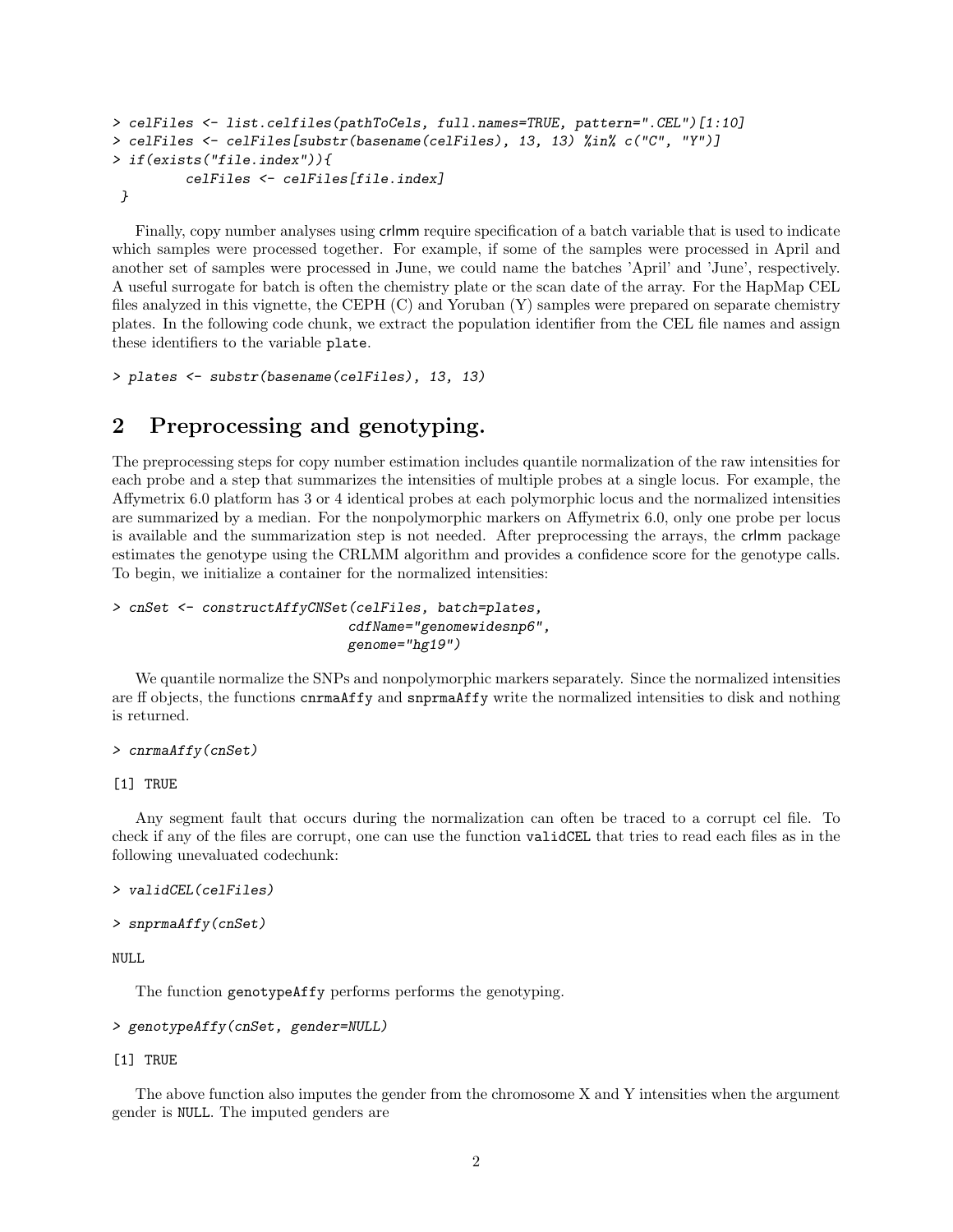```
> table(c("male", "female")[cnSet$gender[]])
```
female male 4 6

The normalized intensities, genotype calls, and confidence scores are stored as ff objects in the assayData slot. A concise summary of this object can be obtained throught the print or show methods.

```
> print(cnSet)
```

```
CNSet (assayData/batchStatistics elements: ff_matrix)
CNSet (storageMode: lockedEnvironment)
assayData: 1852215 features, 10 samples
  element names: alleleA, alleleB, call, callProbability
protocolData
  rowNames: NA06985_GW6_C.CEL NA06991_GW6_C.CEL ...
   NA07048_GW6_C.CEL (10 total)
  varLabels: ScanDate filename
  varMetadata: labelDescription
phenoData
  sampleNames: NA06985_GW6_C.CEL NA06991_GW6_C.CEL ...
   NA07048_GW6_C.CEL (10 total)
  varLabels: SKW SNR gender
  varMetadata: labelDescription
featureData
  featureNames: SNP_A-2131660 SNP_A-1967418 ... CN_954736
    (1852215 total)
  fvarLabels: isSnp position chromosome
  fvarMetadata: labelDescription
experimentData: use 'experimentData(object)'
Annotation: genomewidesnp6
genome: hg19
batch: C:10
batchStatistics: 29 elements, 1852215 features, 1 batches
```
Note that the object is relatively small as the intensities and genotype calls are stored on disk rather than in active memory.

```
> print(object.size(cnSet), units="Mb")
```
134.3 Mb

Copy number routines in the crlmm package are available for Affymetrix 5.0 and 6.0 platforms, as well as several Illumina platforms. This vignette assumes that the arrays have already been successfully preprocessed and genotyped as per the instructions in the **AffyGW** and **IlluminaPreprocessCN** vignettes for the Affymetrix and Illumina platforms, respectively. While this vignette uses Affymetrix 6.0 arrays for illustration, the steps at this point are identical for both platforms. See [1] for details regarding the methodology implemented in crlmm for copy number analysis. In addition, a compendium describing copy number analysis using the crlmm package is available from the author's website: http://www.biostat.jhsph.edu/~rscharpf/ crlmmCompendium/index.html.

Limitations: While a minimum number of samples is not required for preprocessing and genotyping, copy number estimation in the crlmm package currently requires at least 10 samples per batch. The parameter estimates for copy number and the corresponding estimates of raw copy number will tend to be more noisy for batches with small sample sizes (e.g., < 50). Chemistry plate or scan date are often useful surrogates for batch. Samples that were processed at similar times (e.g., in the same month) can be grouped together in the same batch.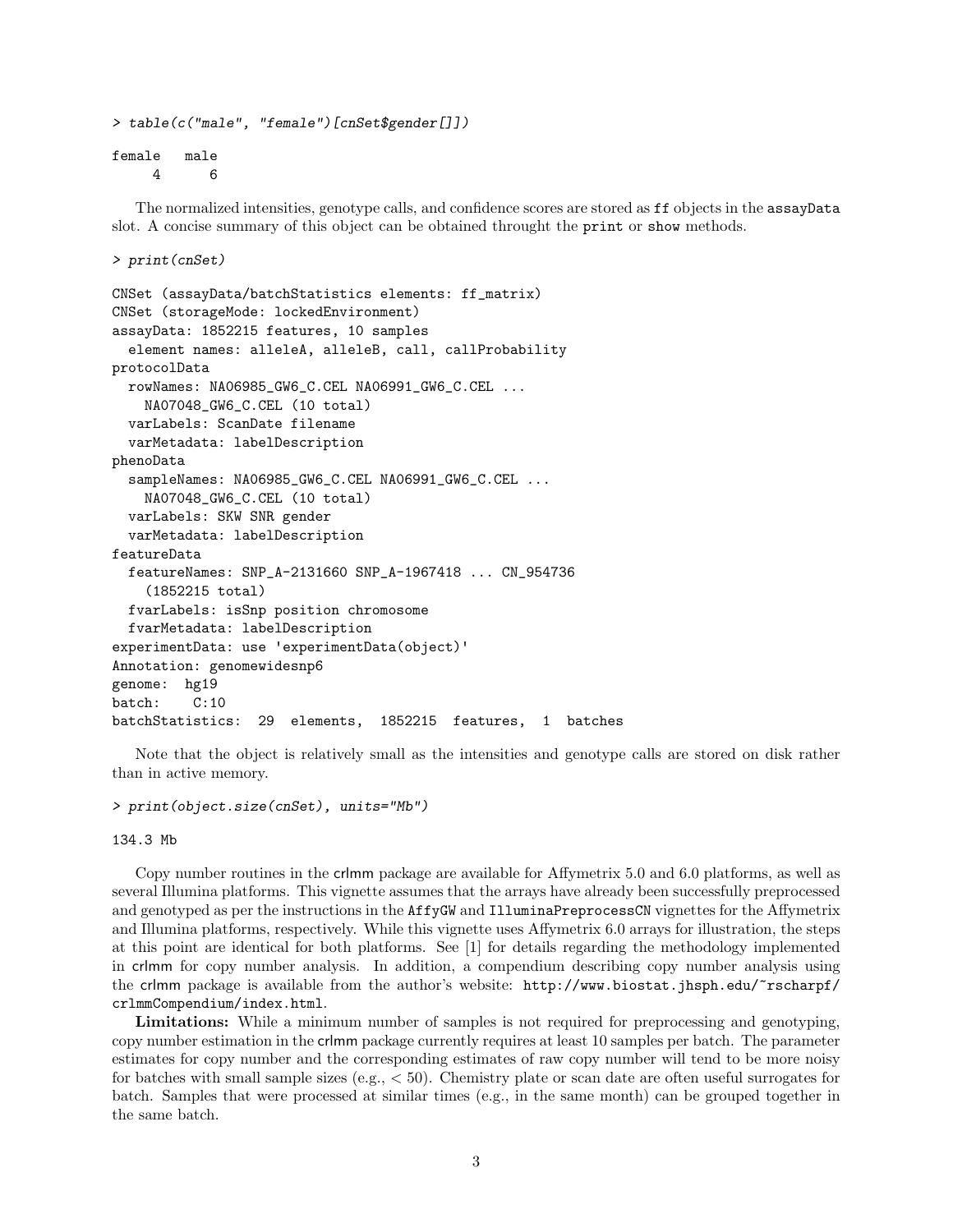## 3 Quality control

The signal to noise ratio (SNR) estimated by the CRLMM genotyping algorithm is an overall measure of the separation of the diallelic genotype clusters at polymorphic loci and can be a useful measure of array quality. Small SNR values can indicate possible problems with the DNA. Depending on the size of the dataset and the number of samples with low SNR, users may wish to rerun the preprocessing and genotyping steps after excluding samples with low SNR. The SNR is stored in the phenoData slot of the CNSet object and is available after preprocessing and genotyping. SNR values below 5 for Affymetrix or below 25 for Illumina may indicate poor sample quality. The following code chunk makes a histogram of the SNR values for the HapMap samples.

```
> library(lattice)
> invisible(open(cnSet$SNR))
> snr <- cnSet$SNR[]
> close(cnSet$SNR)
[1] TRUE
> print(histogram(~snr,
                 panel=function(...){
                         panel.histogram(...)},
                 breaks=25, xlim=range(snr), xlab="SNR"))
```
# 4 Copy number estimation

There are two ways to obtain marker-level estimates of copy number that are supported by crlmm. One approach is to fit a linear model to the normalized intensities stratified by the diallelic genotype call at each SNP, as described in [1]. Another alternative is to compute log R ratio and B allele frequencies. The latter is often better supported by downstream hidden Markov models such as those in the VanillaICE package. We describe each approach in the following two sections.

### 4.1 Linear model for normalized intensities

In this section, we fit a linear model to the normalized intensities stratified by the diallic genotype call. The intercept and slope from the linear model are both SNP- and batch-specific. The implementation in the crlmm package is encapsulated by the function crlmmCopynumber that, using the default settings, can be called by passing a single object of class CNSet.

```
> crlmmCopynumber(cnSet)
```
### [1] TRUE

The following steps were performed by the crlmmCopynumber function:

- sufficient statistics for the genotype clusters for each batch
- unobserved genotype centers imputed
- posterior summaries of sufficient statistics
- intercept and slope for linear model

Depending on the value of ocProbesets(), these summaries are computed for subsets of the markers to reduce the required RAM. Note that the value returned by the crlmmCopynumber function in the above example is TRUE. The reason the function returns TRUE in the above example is that the elements of the batchStatistics slot have the class  $f_{\perp}$  matrix. Rather than keep the statistical summaries in memory, the summaries are written to files on disk using protocols described in the ff package. Hence, while the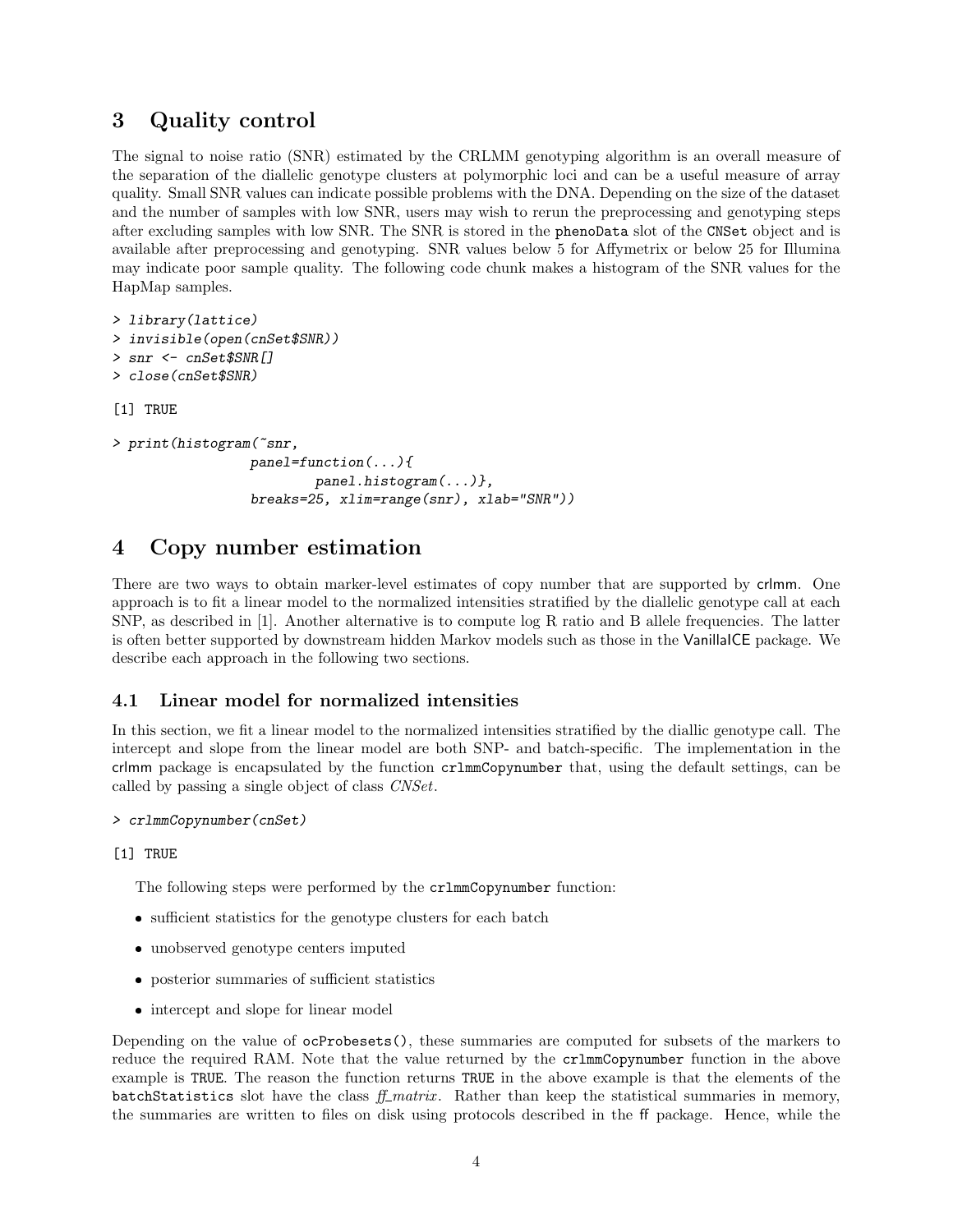cnSet object itself is unchanged as a result of the crlmmCopynumber function, the data on disk is updated accordingly. Users that are interested in accessing these low-level summaries can refer to the Infrastructure vignette. Note that the data structure depends on whether the elements of the batchStatistics slot are ff objects or ordinary matrices. In this example, the elements of batchStatistics have the class  $ff\_matrix$ .

```
> nms <- ls(batchStatistics(cnSet))
> cls <- rep(NA, length(nms))
> for(i in seq_along(nms)) cls[i] <- class(batchStatistics(cnSet)[[nms[i]]])[1]
> all(cls == "ff_matrix")
```
### [1] TRUE

The batch-specific statistical summaries computed by crlmmCopynumber are written to files on disk using protocols described in the R package ff. The value returned by crlmmCopynumber is TRUE, indicating that the files on disk have been successfully updated. Note that while the cnSet object is unchanged, the values on disk are different.

```
> chr1.index <- which(chromosome(cnSet) == 1)
> open(cnSet)
[1] TRUE
> cnSet2 <- cnSet[chr1.index, ]
> close(cnSet)
> for(i in seq_along(nms)) cls[i] <- class(batchStatistics(cnSet2)[[nms[i]]])[1]
> all(cls == "matrix")
```
[1] TRUE

Raw total copy number. Several functions are available that will compute relatively quickly the allelespecific, raw copy number estimates. At allele k, marker i, sample j, and batch p, the estimate of allelespecific copy number is computed by subtracting the estimated background from the normalized intensity and scaling by the slope coefficient. More formally,

$$
\hat{c}_{k,ijp} = \max \left\{ \frac{1}{\hat{\phi}_{k,ip}} \left( I_{k,ijp} - \hat{\nu}_{k,ip} \right), \ 0 \right\} \text{ for } k \in \{A, B\}. \tag{1}
$$

See [1] for details.

The function totalCopynumber translates the normalized intensities to an estimate of raw copy number by adding the allele-specific summaries in Equation (1). For large datasets, the calculation will not be instantaneous as the I/O can be substantial. Users should specify either a subset of the markers or a subset of the samples to avoid using all of the available RAM. For example, in the following code chunk we compute the total copy number at all markers for the first 2 samples, and the total copy number for chromosome 20 for the first 50 samples.

```
> tmp <- totalCopynumber(cnSet, i=seq_len(nrow(cnSet)), j=1:2)
> dim(tmp)
```
[1] 1852215 2

> tmp2 <- totalCopynumber(cnSet, i=which(chromosome(cnSet) == 20), j=seq\_len(ncol(cnSet))) > dim(tmp2)

[1] 43000 10

Alternatively, the functions CA and CB compute the allele-specific copy number. For instance, the following code chunk computes the allele-specific summaries at all polymorphic loci for the first 2 samples.

```
> snp.index <- which(isSnp(cnSet) & !is.na(chromosome(cnSet)))
> ca <- CA(cnSet, i=snp.index, j=1:2)
> cb <- CB(cnSet, i=snp.index, j=1:2)
```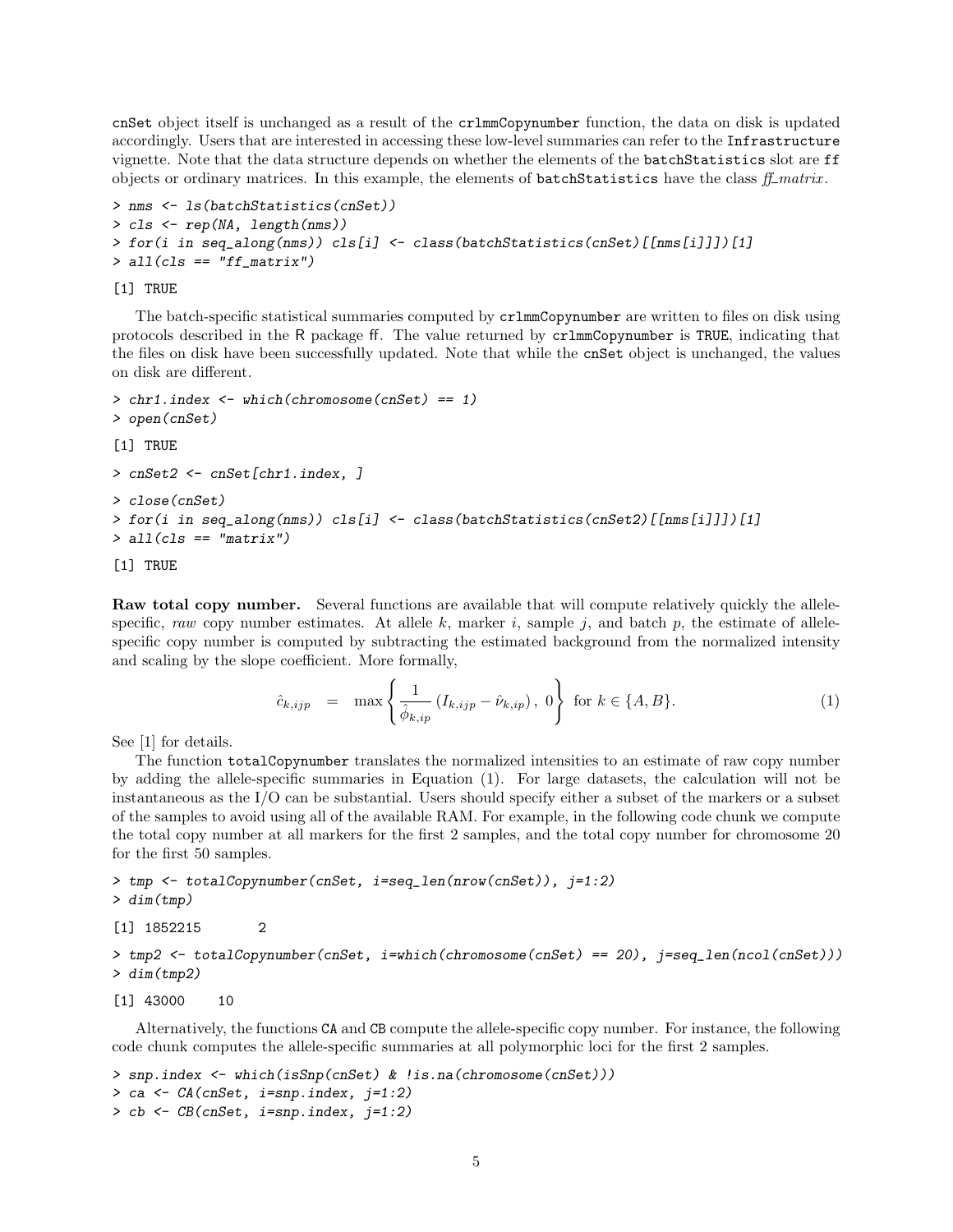### 4.2 Container for log R ratios and B allele frequencies

A useful container for storing the crlmm genotypes, genotype confidence scores, and the total or relative copy number at each marker is the BafLrrSetList class. Coercion of a CNSet object to a BafLrrSetList object can be acheived by the function BafLrrSetList as illustrated below. Users should note that if the assayData elements in the CNSet instance are ff objects, the assayData elements of each element in the  $BafLrrSetList$  object will be ff-dervied objects (a new total\_cn\*.ff file will be created in the ldPath() directory). The following code-chunk is not evalutated.

```
> library(VanillaICE)
> open(cnSet)
> oligoSetList <- BafLrrSetList(cnSet)
> close(cnSet)
> show(oligoSetList)
> class(oligoSetList)
> ## oligoSnpSet of first chromosome
> oligoSetList[[1]]
```
Log R ratios and B allele frequences can be retrieved by the accessors  $\text{Irr}$  and  $\text{baf}$ , respectively.

```
> lrrList <- lrr(oligoSetList)
> class(lrrList)
> dim(lrrList[[1]]) ## log R ratios for chromosome 1.
> bafList <- baf(oligoSetList)
> dim(bafList[[1]]) ## B allele frequencies for chromosome 1
```
A sample-specific estimate of the signal to noise ratio (SNR) measuring the overall separation of the genotypes provides a measure of sample quality. Samples with SNRs below 5 typically indicate poor quality, and typically have genotypes with lower confidence scores and noisier copy number estimates. The SNR is stored in the phenoData slot of the CNSet class and can be accessed using the "\$" operator.

### 5 Session information

```
> toLatex(sessionInfo())
```
- R Under development (unstable) (2013-05-30 r62840), x86\_64-unknown-linux-gnu
- Locale: LC\_CTYPE=en\_US.iso885915, LC\_NUMERIC=C, LC\_TIME=en\_US.iso885915, LC\_COLLATE=en\_US.iso885915, LC\_MONETARY=en\_US.iso885915, LC\_MESSAGES=en\_US.iso885915, LC\_PAPER=C, LC\_NAME=C, LC\_ADDRESS=C, LC\_TELEPHONE=C, LC\_MEASUREMENT=en\_US.iso885915, LC\_IDENTIFICATION=C
- Base packages: base, datasets, graphics, grDevices, methods, parallel, stats, tools, utils
- Other packages: Biobase 2.21.3, BiocGenerics 0.7.2, BiocInstaller 1.11.1, bit 1.1-10, cacheSweave 0.6-1, crlmm 1.19.2, ff 2.2-11, filehash 2.2-1, genomewidesnp6Crlmm 1.0.7, knitr 1.2, lattice 0.20-15, Matrix 1.0-12, oligoClasses 1.23.0, preprocessCore 1.23.0, Rcpp 0.10.3, RcppEigen 0.3.1.2.1, stashR 0.3-5
- Loaded via a namespace (and not attached): affyio 1.29.0, Biostrings 2.29.3, codetools 0.2-8, compiler 3.1.0, digest 0.6.3, ellipse 0.3-8, evaluate 0.4.3, foreach 1.4.0, formatR 0.7, GenomicRanges 1.13.16, grid 3.1.0, illuminaio 0.3.0, IRanges 1.19.9, iterators 1.0.6, matrixStats 0.8.1, mvtnorm 0.9-9995, R.methodsS3 1.4.2, stats4 3.1.0, stringr 0.6.2, XVector 0.1.0, zlibbioc 1.7.0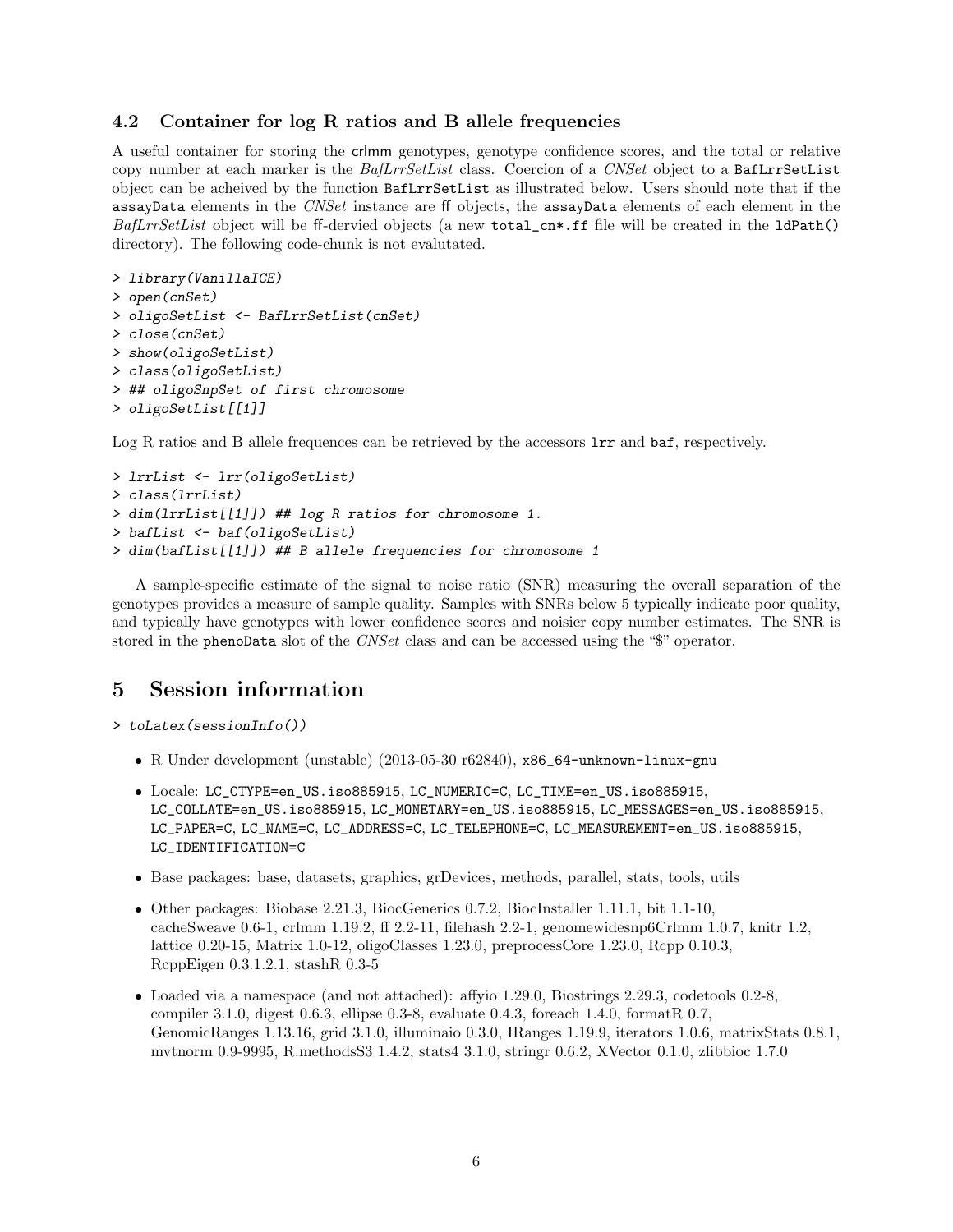# References

[1] Robert B Scharpf, Ingo Ruczinski, Benilton Carvalho, Betty Doan, Aravinda Chakravarti, and Rafael A Irizarry. A multilevel model to address batch effects in copy number estimation using snp arrays. Biostatistics, 12(1):33–50, Jan 2011.